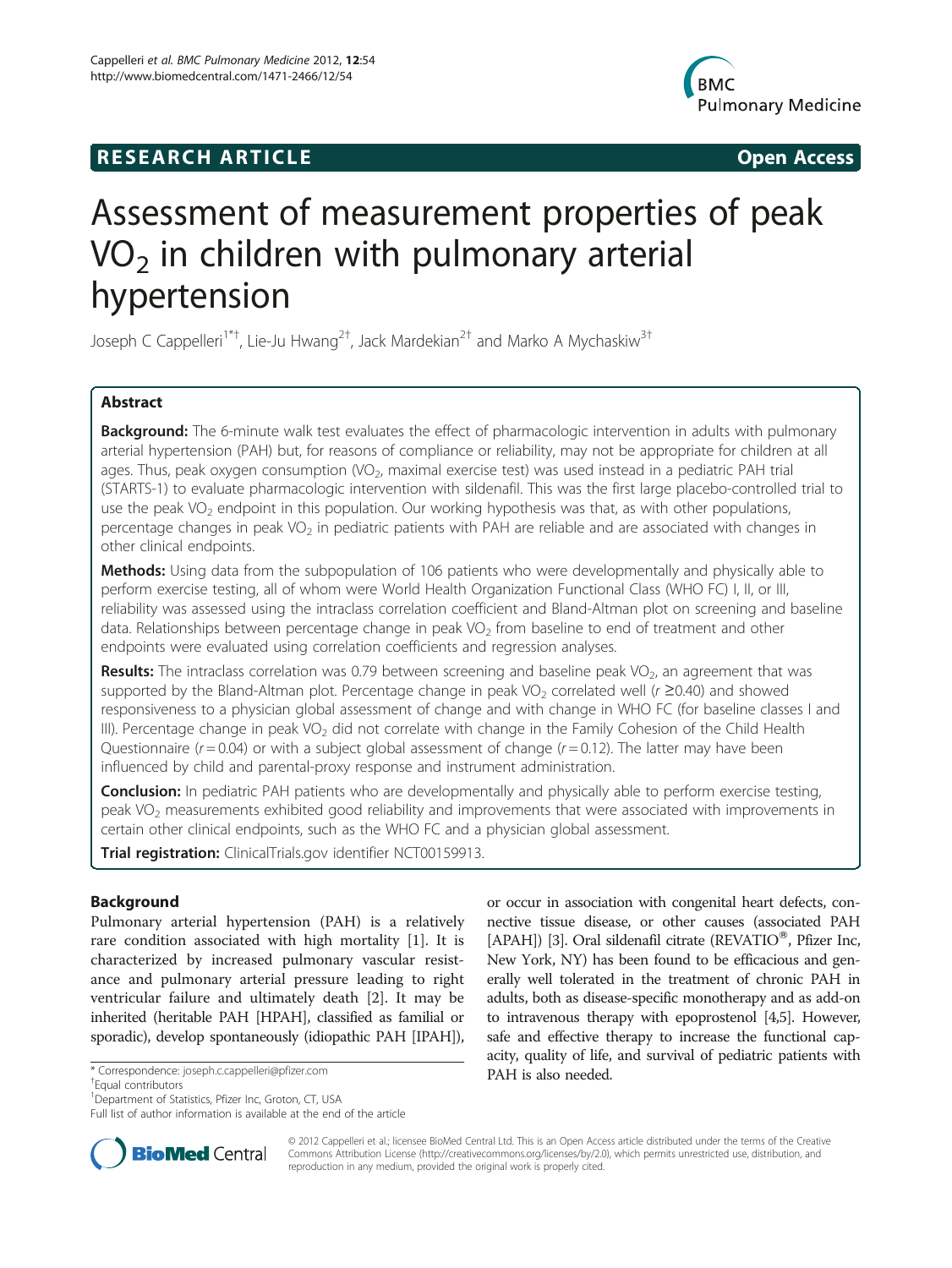A widely used, noninvasive technique to assess PAH severity and response to treatment is the 6-minute walk test, which is based on improvements in submaximal exercise capacity [\[6,7\]](#page-8-0). However, when the first large, multicenter, randomized, double-blind, placebo-controlled clinical trial to investigate the effectiveness of sildenafil treatment for PAH in children who require treatment despite conventional therapy was being designed (ClinicalTrials.gov: NCT00159913) [\[8](#page-8-0)], many specialists believed that compliance with the directions for the 6-minute walk test could be difficult for children. Children may become uninterested or demotivated by factors unrelated to PAH, which could impact reliability of the test. Additionally, they may walk at a variable pace, resulting in unreliable or unstable measurements. Thus, for the design of the clinical trial, it was decided to use formal cardiopulmonary exercise testing that could be more readily standardized.

The ability to perform aerobic work is defined by peak oxygen consumption  $(VO_2)$  at maximal effort [[9\]](#page-8-0). Peak  $VO<sub>2</sub>$  is a parameter of noninvasive cardiopulmonary exercise testing that is affected by age, sex, conditioning status, disease, or medications. Its prognostic value in terms of survival has been demonstrated in adult patients with IPAH [\[10](#page-8-0)]. Thus, percentage change from baseline to end of treatment in peak  $VO<sub>2</sub>$  was selected as the primary efficacy endpoint in the controlled clinical trial of sildenafil treatment for PAH in children, making it the first trial of its kind with the potential to evaluate the correlation between changes in peak  $VO<sub>2</sub>$ and other clinical endpoints [[8](#page-8-0)].

The aim of this paper is to investigate the measurement properties of peak  $VO<sub>2</sub>$  in terms of its associations with other clinical endpoints and its reliability. It was hypothesized that, as observed with other populations, percentage changes in peak  $VO<sub>2</sub>$  in pediatric patients with PAH are reliable and are associated with changes in certain clinical endpoints.

## Methods

## Data Set

The data set was derived from the Sildenafil in Treatment-naive children, Aged 1–17 years, with pulmonary arterial hypertension (STARTS-1) trial, a multinational trial of sildenafil citrate with a 16-week, double-blind, placebo-controlled treatment phase [\[8\]](#page-8-0). Pediatric patients (aged 1–17 years) weighing ≥8 kg were included if they had IPAH, HPAH, or APAH associated with congenital heart defects or connective tissue disease. PAH (defined as mean pulmonary artery pressure ≥25 mmHg at rest, pulmonary capillary wedge pressure ≤15 mmHg [or mean left atrial pressure ≤15 mmHg or left ventricular end-diastolic pressure ≤15 mmHg], and as pulmonary vascular resistance index  $\geq$ 3 Wood units  $\times$  m<sup>2</sup>) was confirmed by right heart catheterization at baseline.

Concurrent medication remained stable throughout the trial except for changes made for safety reasons. Nitrates, cytochrome P450 3A4 inhibitors, prostacyclin analogues, endothelin receptor antagonists, phosphodiesterase type 5 inhibitors (other than study medication), and arginine supplements were not allowed.

The trial was conducted in compliance with the ethical principles of the Declaration of Helsinki. The final protocol, any amendments, and informed consent documentation were reviewed and approved by the Institutional Review Boards and/or Independent Ethics Committees at each of the investigational centers participating in the study.<sup>a</sup> Written informed consent was obtained from each child's legal guardian and assent from each child when applicable.

Patients were stratified by developmental ability to perform cardiopulmonary exercise testing (bicycle ergometer) and by weight. Dosage of sildenafil was dependent on weight and doses were selected to achieve maximum plasma concentrations of 47 (low dose), 140 (medium dose), and 373 (high dose) ng/mL at steady state [\[8](#page-8-0)]. The 8-kg to 20-kg group was randomized 1:2:1 to sildenafil medium (10 mg) and high (20 mg) doses and placebo, respectively. The >20-kg to 45-kg group was randomized 1:1:1:1 to sildenafil low (10 mg), medium (20 mg), and high (40 mg) doses and placebo, respectively. The >45-kg group was randomized 1:1:1:1 to sildenafil low (10 mg), medium (40 mg), and high (80 mg) doses and placebo, respectively. Study medication was administered 3 times daily, ≥6 hours apart for 16 weeks. All patients randomized to sildenafil received 10 mg 3 times daily for 1 week followed by titration to assigned dose. A total of 234 patients were randomized and treated, of whom 115 were developmentally and physically able to perform exercise testing.

The primary efficacy endpoint in the STARTS-1 trial was percentage change in peak  $VO<sub>2</sub>$  (normalized to body weight), measured in mL/kg/min, from baseline to week 16 or end of treatment (at trough plasma concentrations [before dosing or  $\geq 4$  h postdose]). Peak VO<sub>2</sub> was assessed by cardiopulmonary exercise testing in those who were developmentally able to participate and achieved functional capacity limits for peak  $VO<sub>2</sub>$  of  $\geq 10$  mL/kg/min and ≤28 mL/kg/min at screening [[8](#page-8-0)]. Other endpoints used in the current correlational analyses included the following: a physician global assessment of change (PGA) and a subject/parent global assessment of change (SGA), which are 7-point rating scales ("markedly improved," "moderately improved," "mild improvement," "no change," "slightly worse," "moderately worse," and "markedly worse"); World Health Organization Functional Class (WHO FC, in which FC I represents no limitation of physical activity, FC II represents slight limitation, FC III represents marked limitation, and FC IV represents inability to carry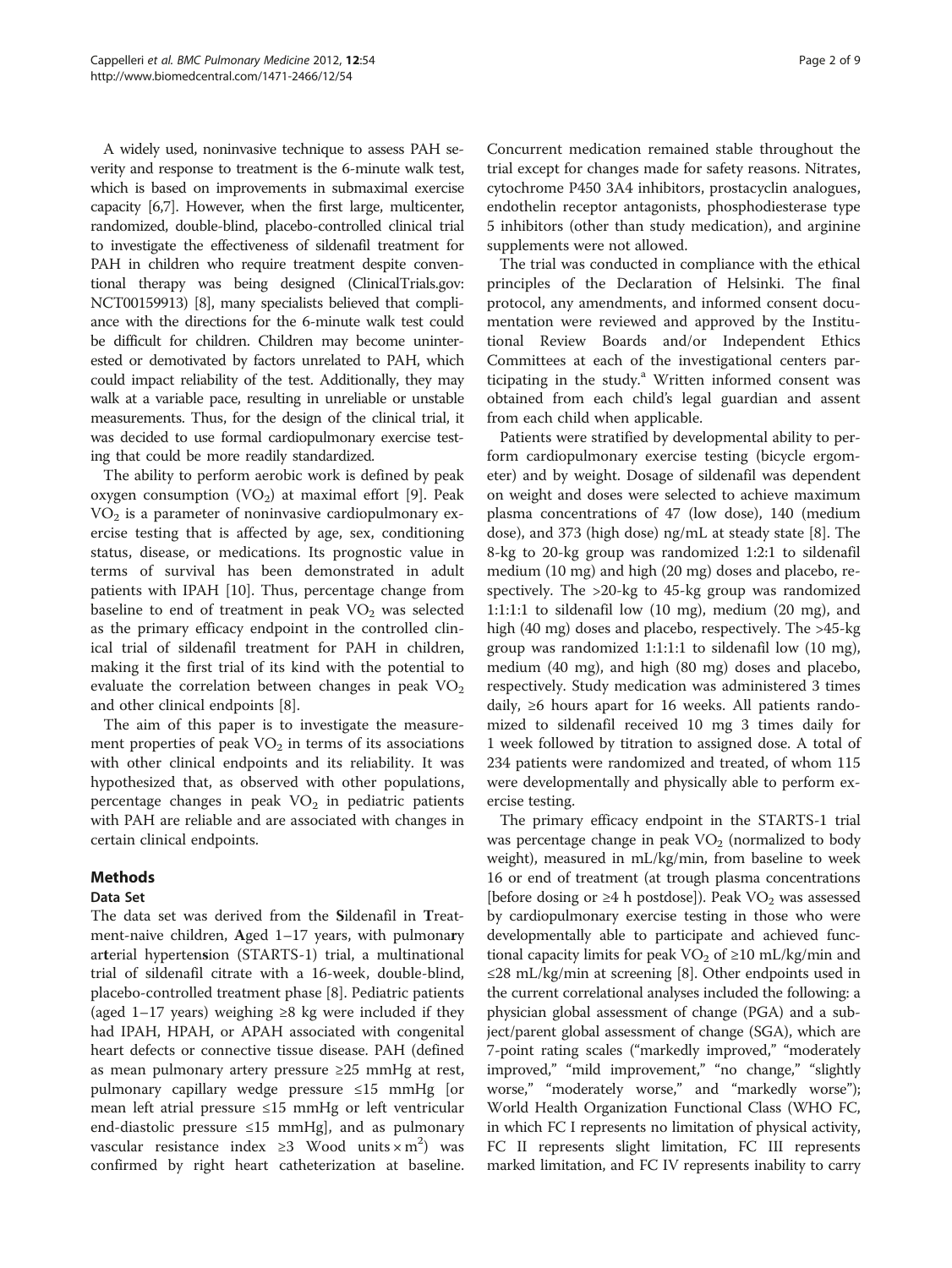out any physical activity without symptoms) [[11](#page-8-0)]; and the Family Cohesion domain of the parent form of the Child Health Questionnaire [[12](#page-8-0)].

## Correlational analyses

The analysis plan was formed prospectively (before conducting any analysis), with all analyses conducted in SAS/STAT<sup>®</sup> Version 8.2 (SAS Institute, Cary, NC). Analyses were based on peak  $VO<sub>2</sub>$  data collected at baseline and at the end of treatment.

## Reliability

Reliability refers to the reproducibility of the measurement when repeated at random in the same patient. Patients whose peak  $VO<sub>2</sub>$  status has not changed should have a similar, or repeatable, response each time they are assessed. If there is considerable variability, the measurements are unreliable and results will be uninterpretable.

To assess test-retest reliability (stability), we examined the strength of agreement between peak  $VO<sub>2</sub>$  pretreatment measurements at screening and baseline (up to 21 d after screening); no post-randomization data were used. We calculated the intraclass correlation (ICC) along with its confidence interval (CI), which estimates the proportion of all variation that is not due to measurement error [\[13,14](#page-8-0)]; a value  $\geq 0.7$  indicates acceptable reliability [[15](#page-8-0)]. We also calculated the Pearson correlation coefficient, which gauges the magnitude of the linear relationship between the screening and baseline measurements. In addition, we constructed a Bland-Altman plot, which depicts agreement between screening and baseline measurements [[16](#page-8-0)].

## Associations with Peak VO<sub>2</sub>

Associations were evaluated by calculating Pearson correlation coefficients between the percentage change (baseline to end of treatment) in peak  $VO<sub>2</sub>$  and each of following measures: the PGA; the SGA; change (baseline to end of treatment) in WHO FC by baseline FC; and change (baseline to end of treatment) in the Family Cohesion domain [[12](#page-8-0)]. In sensitivity analyses, the corresponding Spearman-rank correlation coefficients were also examined.

For each of the prespecified correlational analyses, three sets of Pearson correlations were calculated: (1) pooled across treatment groups, (2) by treatment group (placebo separate from all sildenafil groups combined), and (3) partial, adjusting for (or partialing out) treatment. Differences in results among them were noted. It was hypothesized that associations would be meaningful  $(\geq 0.40,$  consistent with a meaningful correlation [\[17](#page-8-0)]) between percentage change in peak  $VO<sub>2</sub>$  and all of the other measures except for change in the Family Cohesion domain. Correlation coefficients less than 0.30 were taken as less than meaningful [\[18](#page-8-0)]. Those between 0.30 and 0.40 were taken as ambiguous in their import.

## Responsiveness

Responsiveness of measurement, a type of correlational analysis, addresses the ability to detect change when a particular patient improves or deteriorates. We assessed this association by comparing percentage change (baseline to end of treatment) in peak  $VO<sub>2</sub>$  with change (baseline to end of treatment) in the WHO FC (categorized by baseline FC), the PGA, and the SGA. A regression analysis was applied to examine each of those relationships, with percentage change in peak  $VO<sub>2</sub>$  serving as the outcome or dependent variable and each of the other measures serving as a separate predictor or explanatory variable. In each bivariate analysis, a regression model was fit in two ways: with the predictor taken as a discrete categorical variable and as a continuous variable.

## Results

Of the 115 patients who were developmentally able to perform exercise testing, 63% were girls, 36% had IPAH/ HPAH, and the remainder had PAH associated with congenital heart defects; no patient was in FC IV at baseline. The mean  $\pm$  standard deviation age was  $12.7 \pm 2.6$  years (range, 7–17 years, with 39 [46%] age 7–12 and 46 [54%] age  $13-17$ ) in the combined sildenafil groups  $(n = 85)$ , and was  $11.6 \pm 2.5$  years (range,  $7-16$  years, with 18 [60%] age  $7-12$  and 12 [40%] age 13-17) in the placebo group  $(n = 30;$  Table [1](#page-3-0)). From this subgroup, 9 lacked postbaseline data because of machine failure/damage  $(n = 3)$ , discontinuation without final assessment  $(n = 2)$ , and too ill, inadequate test data, lack of staff, and not done in error ( $n = 1$  each). Thus, 106 patients were evaluable for peak  $VO<sub>2</sub>$  responses and provided data for the psychometric analyses. WHO FC data were available for 104 evaluable patients at baseline (27 FC I, 56 FC II, 21 FC III).

## Reliability

The estimated ICC between screening and baseline peak VO<sub>2</sub> was 0.79 (95% CI, 0.71–0.85;  $P < 0.0001$ ), suggesting good reliability (>0.70). The same estimate of 0.79 was obtained from the Pearson correlation coefficient. Good agreement between the screening peak  $VO<sub>2</sub>$  and baseline peak  $VO<sub>2</sub>$  was also suggested by the Bland-Altman plot (Figure [1\)](#page-4-0), which indicated no relationship between the difference in values across the 2 visits (which represents measurement error) and the mean of values across the 2 visits (which represents the true value). These data not only suggest that the data are reliable, but also support the use of the average of the two measurements as the baseline for statistical analyses.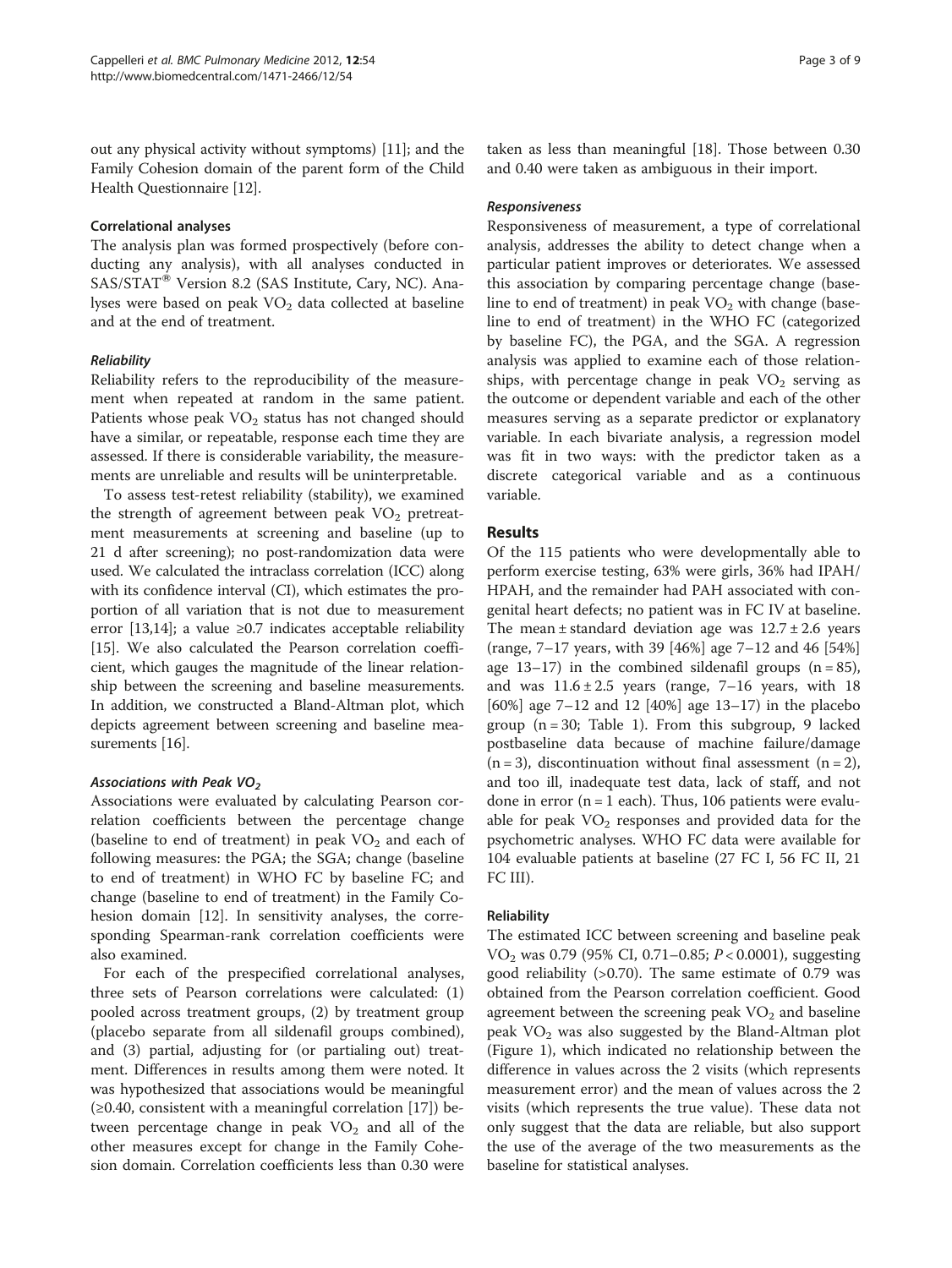|                                                                                           | Placebo<br>$(N = 30)$ | Sildenafil<br>$(N = 85)$ |
|-------------------------------------------------------------------------------------------|-----------------------|--------------------------|
| Female sex, n (%)                                                                         | 19 (63)               | 53 (62)                  |
| Age, y, n (%)                                                                             |                       |                          |
| $5 - 12$                                                                                  | 18 (60)               | 39 (46)                  |
| $13 - 17$                                                                                 | 12 (40)               | 46 (54)                  |
| Race, n (%)                                                                               |                       |                          |
| White                                                                                     | 8 (27)                | 27 (32)                  |
| <b>Black</b>                                                                              | 2(7)                  | 1(1)                     |
| Asian                                                                                     | 4 (13)                | 20 (24)                  |
| Other                                                                                     | 16(53)                | 37 (44)                  |
| Weight, kg, mean (range)                                                                  | 37 (20-60)            | 40 (15-106)              |
| BMI, kg/m <sup>2</sup> , mean (SD)                                                        | 18(3)                 | 18(4)                    |
| Peak VO <sub>2</sub> , mL/kg/min, mean (SD)                                               | 20.0(3.7)             | 17.7 (4.2)               |
| WHO functional class, n (%)                                                               |                       |                          |
| I                                                                                         | 10(33)                | 19 (22)                  |
| $\mathbf{  }$                                                                             | 17 (57)               | 44 (52)                  |
| Ш                                                                                         | 3(10)                 | 20 (24)                  |
| Missing                                                                                   | 0                     | 2(2)                     |
| Etiology, n (%)                                                                           |                       |                          |
| IPAH/HPAH                                                                                 | 10(33)                | 31 (36)                  |
| Surgical repair*                                                                          | 7(23)                 | 22 (26)                  |
| Congenital systemic-to-pulmonary<br>shunt (SaO <sub>2</sub> $\geq$ 88% at rest)           | 12 (40)               | 30 (35)                  |
| Post-repair D-transposition of<br>great arteries                                          | 1(3)                  | 2(2)                     |
| Mean pulmonary artery pressure,<br>mmHg, mean (SD)                                        | 58.7 (19.9)           | 68.4 (23.1)              |
| Cardiac index, L/min/m <sup>2</sup> , mean (SD)                                           | 3.4(1.4)              | 3.0(1.1)                 |
| Pulmonary vascular resistance index,<br>dyn·s/cm <sup>5</sup> /m <sup>2</sup> , mean (SD) | 1299 (775)            | 1871 (1232)              |
| Mean pulmonary capillary wedge<br>pressure, mmHg, mean (SD)                               | 10.0(3.6)             | 9.7(4.5)                 |
| Mean right atrial pressure, mmHg,<br>mean (SD)                                            | 8.3(4.5)              | 8.4(4.9)                 |

<span id="page-3-0"></span>Table 1 Demographic and baseline clinical characteristics of patients able to exercise reliably

BMI = body mass index; HPAH = heritable PAH; IPAH = idiopathic PAH;

 $n =$ sample size; PAH = pulmonary arterial hypertension; SaO<sub>2</sub> = systemic arterial oxygen saturation; SD = standard deviation;  $VO<sub>2</sub> =$  oxygen consumption; WHO = World Health Organization.

\*Surgical repairs included atrial septal defect, ventricular septal defect, patent ductus arteriosus, aortopulmonary window, and others.

## Associations

Across all treatment groups combined, Pearson correlations of percentage changes in peak  $VO<sub>2</sub>$  from baseline with the PGA and with the change in WHO FC (with baseline FC of I and III) correlated well (correlations of ≥0.40; Table [2](#page-4-0)). Correlations of percentage changes in peak  $VO<sub>2</sub>$  with the PGA depended on treatment group: correlation of 0.49 (95% CI, 0.30–0.64; P < 0.0001; n = 77)

for sildenafil doses combined and −0.11 (95% CI, –0.46 to 0.27;  $P = 0.57$ ; n = 29) for placebo. For patients with WHO FC II or I at baseline, there was little (FC II) or no (FC I) room for improvement in WHO FC. Thus, care needs to be taken with the interpretation of their data. Across all treatment groups combined, Pearson correlations of percentage changes in peak  $VO<sub>2</sub>$  with changes in the Family Cohesion domain score and with the SGA were 0.04 and 0.12, respectively (Table [2\)](#page-4-0) Results from Spearman correlations were very similar to those with Pearson correlations.

#### Responsiveness

For each categorical improvement on the PGA, the mean percentage change in peak  $VO<sub>2</sub>$  increased by 8% (assuming a linear relationship, with the PGA taken as continuous; 95% CI, 4.6%–11.5%; P < 0.0001; Figure [2](#page-5-0)). For each categorical improvement on the SGA, the mean percentage change in peak  $VO<sub>2</sub>$  increased by 2.2% (assuming a linear relationship, with the SGA taken as continuous; 95% CI,  $-1.3%$  to 5.8%;  $P = 0.21$ ; Figure [3](#page-5-0)). The mean percentage changes in peak  $VO<sub>2</sub>$ , which were larger for higher improvement categories, were statistically significant for each of the three improvement categories of the PGA  $(7.2, 14.1,$  and  $32.1; P < 0.01$  for each) and in the two highest improvement categories of the SGA (9.8 and 11.9; *P* < 0.02 for each).

For the 27 patients with WHO FC I at baseline, there was no room for improvement in FC: 3 of the 4 who deteriorated displayed a reduction in peak  $VO<sub>2</sub>$  (Figure [4A](#page-6-0)). None of the 56 patients with WHO FC II at baseline deteriorated and only 8 improved; 6 of the 8 had an increase in peak VO<sub>2</sub>. Among all patients with WHO FC II at baseline, mean percentage change in peak  $VO<sub>2</sub>$  increased by 4.40% (95% CI,  $-7.3%$  to 16.1%;  $P = 0.45$ ; Figure [4B\)](#page-6-0). None of the 21 patients with WHO FC III at baseline had a deterioration in WHO FC and 14 had an improvement, of whom 12 had an increase in peak  $VO<sub>2</sub>$ . Among all patients with WHO FC III at baseline, mean percentage change in peak  $VO_2$  increased by 24.6% (95% CI, 5.1%–44.2%;  $P = 0.02$ ) for a 1-category improvement in WHO FC (Figure [4C](#page-6-0)).

#### **Discussion**

In general, the results indicate that the peak  $VO<sub>2</sub>$  has favorable measurement properties in pediatric patients with PAH who are developmentally and physically able to perform exercise testing. The magnitude of the correlation of mean percentage change in peak  $VO<sub>2</sub>$  with the PGA was dependent on active or placebo treatment. This is to be expected because the placebo group is likely to have a more restricted range of values (which represent measurement variability and random fluctuations over time). In contrast, the active treatment group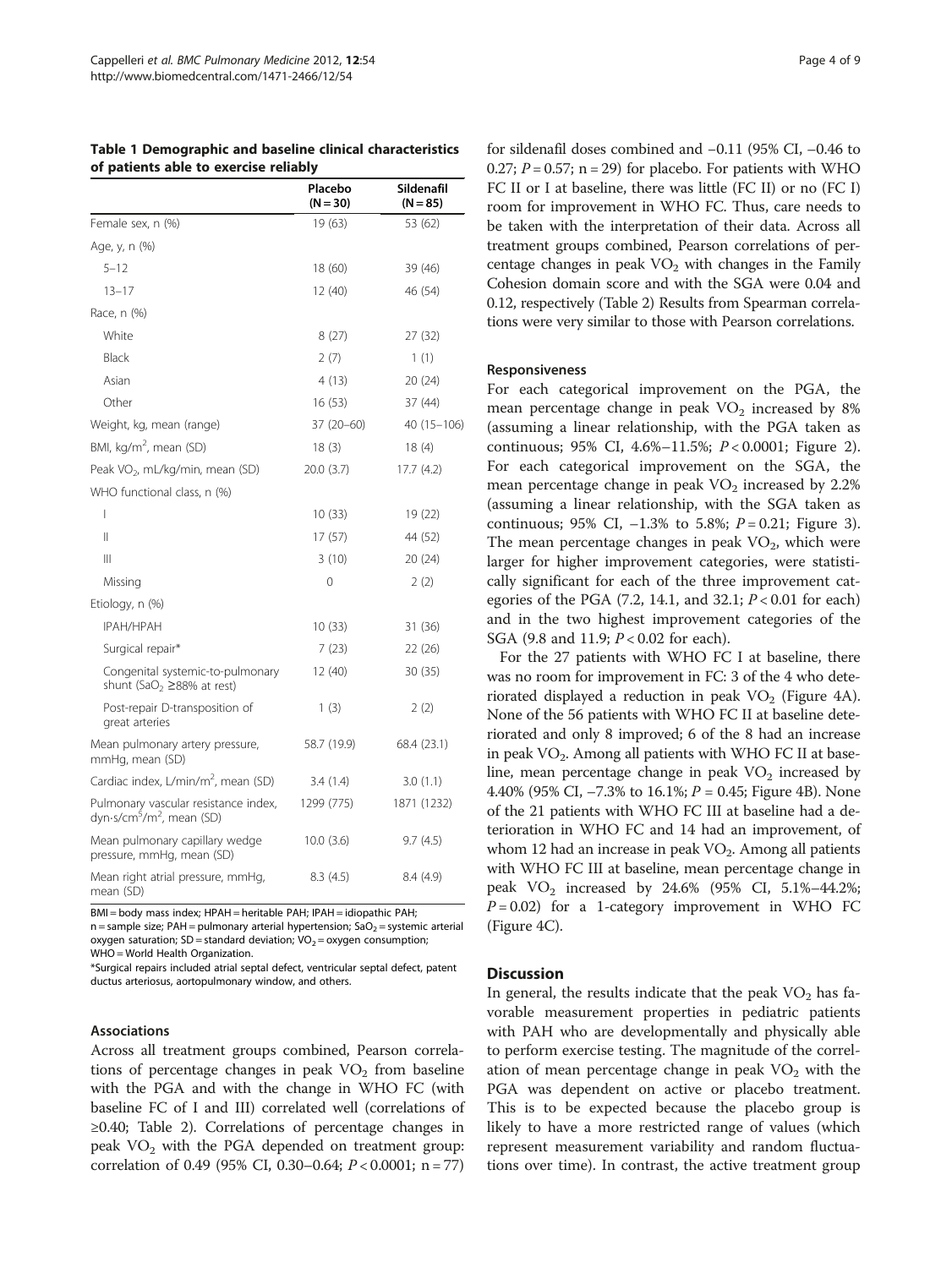<span id="page-4-0"></span>

is likely to have a wider range of values (from the additional variability of individual treatment responses).

In a 16-week trial, it is not surprising that only 4 patients (all WHO FC I at baseline) reported deterioration in WHO FC. The importance of this endpoint is in the observance of improvement in WHO FC. However, for the large proportion of patients who were WHO FC I or II at baseline, there was no or limited room for improvement (unlike in WHO FC III patients). Eight of the 56 patients (14%) who were WHO FC II at baseline improved, but 14 of 21 patients (67%) who were WHO FC III at baseline improved. For these patients with WHO FC III at baseline, there was a strong positive association with percentage change in peak  $VO<sub>2</sub>$ .

It was unexpected that the percentage change in peak VO2 would share a low correlation with the SGA, and it

may reflect influence by factors associated with child and parental-proxy responses and with instrument administration. A placebo response may have been observed with the SGA, in which patients (regardless of treatment group) are shifted toward a "mild improvement" response whether or not peak  $VO<sub>2</sub>$  improves. In contrast, "markedly improved" on the SGA is unlikely to be caused by a placebo response and most such patients had clear improvement in peak  $VO<sub>2</sub>$ . This disparity can impair the correlation. The low correlation between the percentage change in peak  $VO<sub>2</sub>$  and the SGA becomes less surprising given that a post-hoc correlation between PGA and SGA was not very high (0.39). The PGA correlated well with the change in WHO FC in the subgroup with baseline FC III but the SGA did not. The SGA is a mixture of parent and patient (child) responses, the

| Table 2 Correlation of percentage change (baseline to end of treatment) in peak VO <sub>2</sub> with other measures |  |  |
|---------------------------------------------------------------------------------------------------------------------|--|--|
|---------------------------------------------------------------------------------------------------------------------|--|--|

|                                       | n   | Pearson correlation (95% CI) | P value  | Spearman correlation (95% CI) | P value  |
|---------------------------------------|-----|------------------------------|----------|-------------------------------|----------|
| Physician global assessment of change | 106 | $0.41$ (0.24 to 0.56)        | < 0.0001 | 0.40 (0.22 to 0.55)           | < 0.0001 |
| WHO FC                                |     |                              |          |                               |          |
| Baseline FC I*                        | 27  | $0.40$ (0.03 to 0.68)        | 0.04     | $0.41$ (0.04 to 0.69)         | 0.03     |
| Baseline FC II*                       | 56  | $0.10$ (-0.17 to 0.36)       | 0.45     | $0.03$ (-0.24 to 0.29)        | 0.84     |
| Baseline FC III                       | 21  | $0.52$ (0.11 to 0.78)        | 0.02     | $0.61$ (0.24 to 0.82)         | < 0.01   |
| Family Cohesion domain                | 83  | $0.04$ (-0.18 to 0.25)       | 0.71     | $0.06$ (-0.16 to 0.27)        | 0.57     |
| Subject global assessment of change   | 104 | $0.12$ (-0.07 to 0.31)       | 0.21     | $0.13$ (-0.06 to 0.31)        | 0.19     |

 $CI =$ confidence interval; Family Cohesion domain = Family Cohesion domain of the Child Health Questionnaire [\[12\]](#page-8-0); n = sample size; VO<sub>2</sub> = oxygen consumption; WHO FC = World Health Organization Functional Class.

\*For patients with WHO FC II or I at baseline, there was little (FC II) or no (FC I) room for improvement in WHO FC. Thus, care needs to be taken with the interpretation of their data. For those with WHO FC I at baseline, only 4 patients deteriorated from baseline; for those with WHO FC II at baseline, none deteriorated and 8 improved from baseline.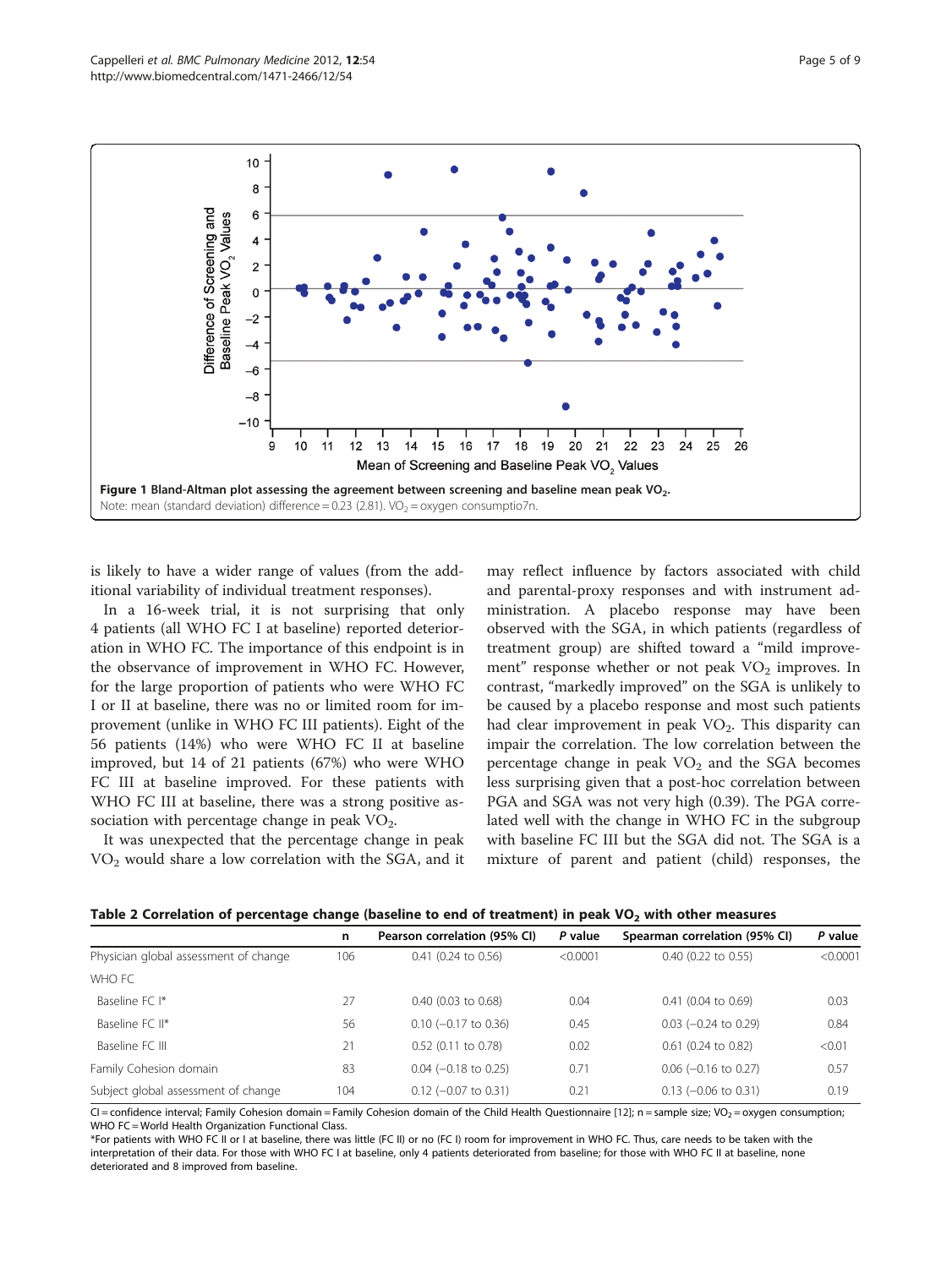<span id="page-5-0"></span>

meaning of which may be confounded, especially when the patient is young.

## Conclusions

This pediatric PAH trial—the largest one to date offered the opportunity to evaluate peak  $VO<sub>2</sub>$  as an endpoint with regard to its correlation with other clinical endpoints, such as the WHO FC and the PGA. Peak VO2 exhibited good reliability, and improvements were associated with improvements in certain other clinical endpoints. Additional research should be conducted to further elucidate the relationship between peak  $VO<sub>2</sub>$  and the SGA, to inform use of the SGA in this patient population. This initial assessment of the measurement properties of peak  $VO<sub>2</sub>$  suggests it is a robust measure with utility as a primary endpoint in clinical trials for the evaluation of the effect of drug treatment in pediatric PAH.

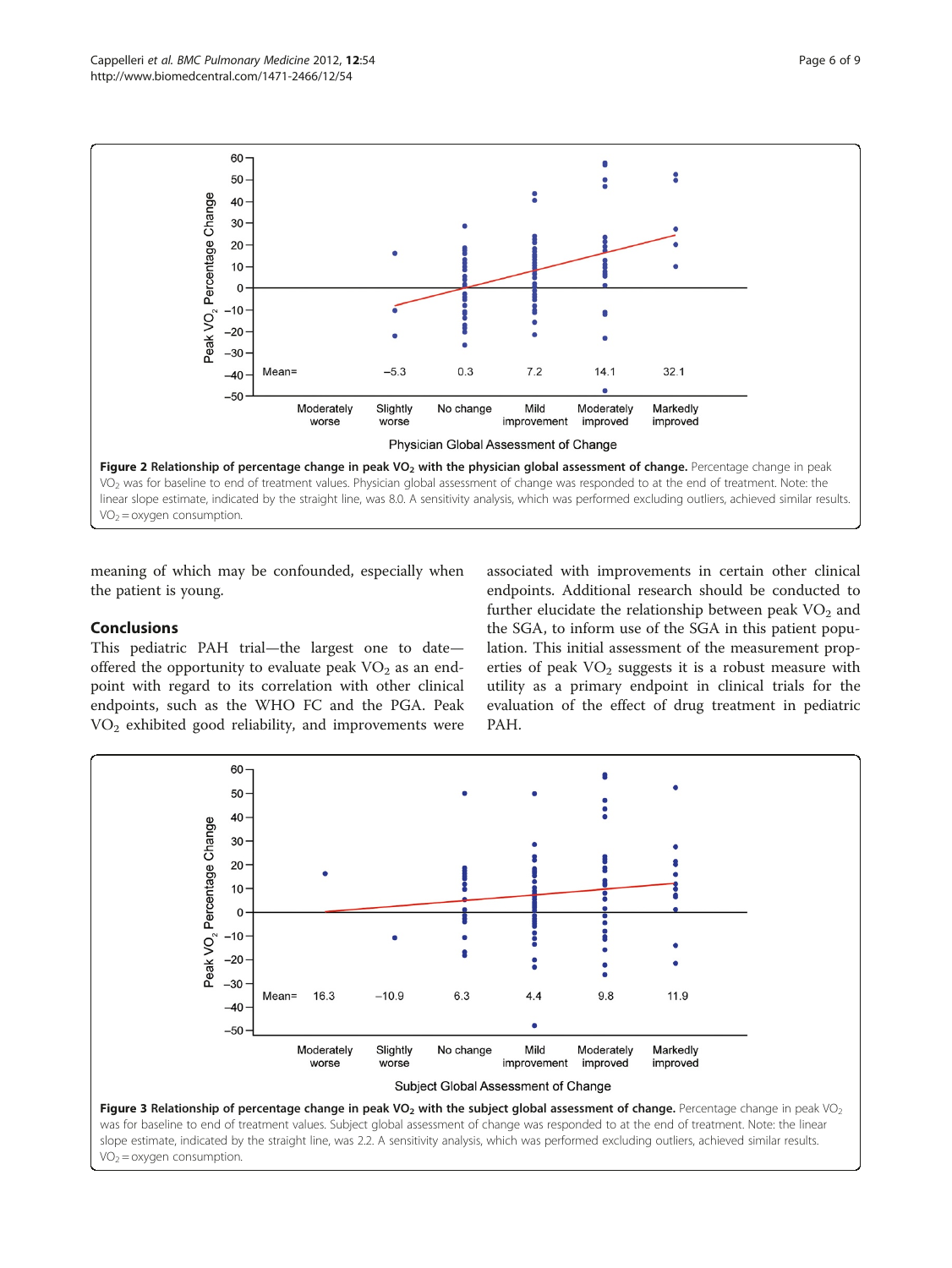<span id="page-6-0"></span>Cappelleri et al. BMC Pulmonary Medicine 2012, 12:54 Page 7 of 9 http://www.biomedcentral.com/1471-2466/12/54



 $VO<sub>2</sub> =$  oxygen consumption; WHO FC = World Health Organization Functional Class.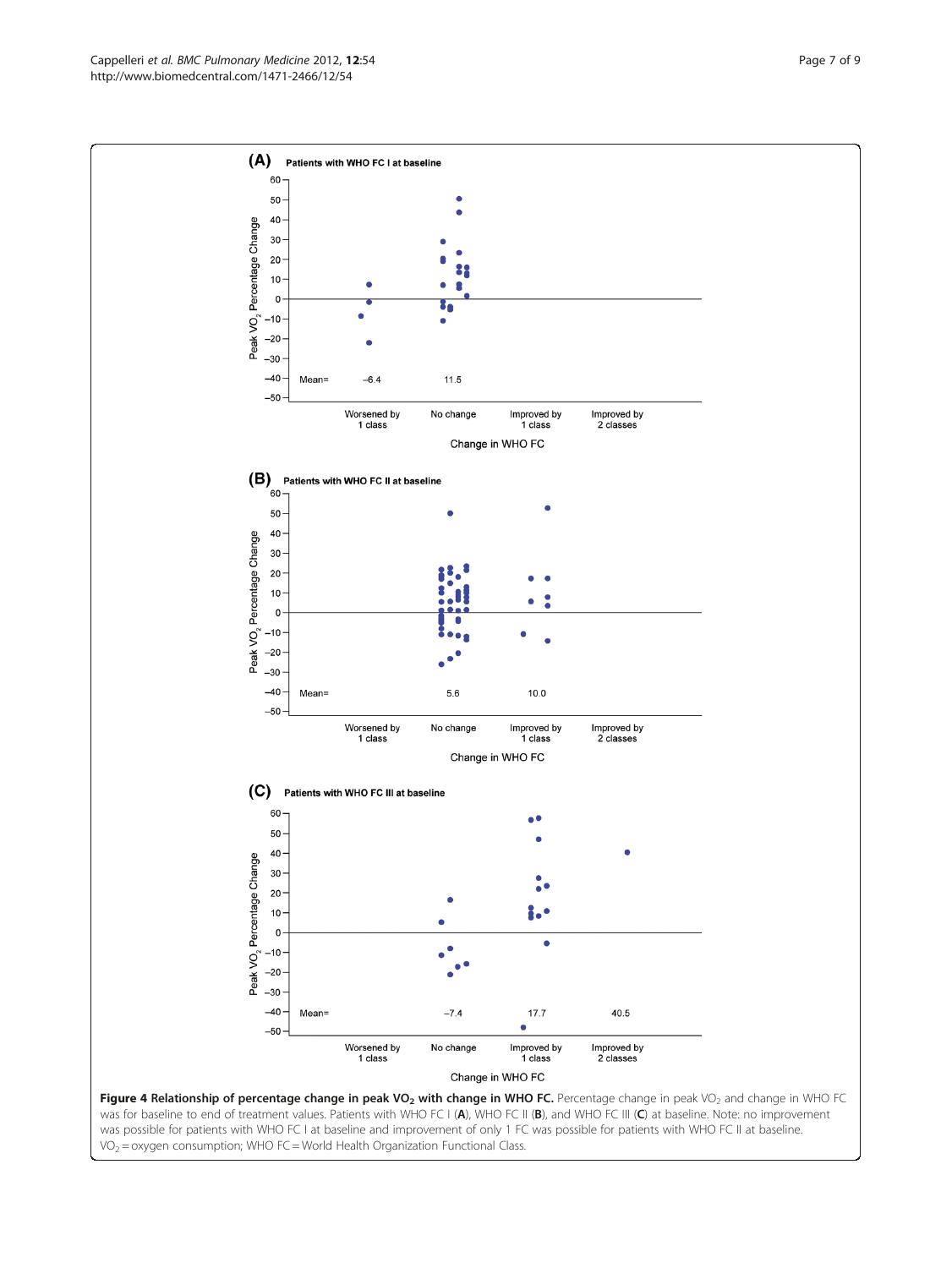## <span id="page-7-0"></span>**Endnotes**

Royal Children's Hospital Ethics in Human Research Committee, Royal Children's Hospital, Parkville, VIC AUSTRALIA; Comitê de Ética em Pesquisa do Instituto Dante Pazzanese de Cardiologia, São Paulo, BRAZIL; The Hospital for Sick Children Research Ethics Board, Toronto, ON, CANADA; Health Research Ethics Board, Biomedical Research, University of Alberta Walter Mackenzie Health Science Centre, Edmonton, AB, CANADA; Children's and Women's Health Centre of BC Research Review Committee, Vancouver, BC, CANADA; Clinical Research Ethics Board, Vancouver, BC, CANADA; Comité Ético Científico Pediátrico, Santiago, CHILE; Comité de Evaluación Etico Científico, Hospital Dr. Sótero del Río Servicio de Salud Metropolitano Sur Oriente, Santiago, CHILE; Comite de Etica en Investigacion - Hospital Santa Clara – Empresa Social del Estado, Bogota, Cundinamarca, COLOMBIA; Comite de Etica en Investigacion Clinica - Fundacion Cardio Infantil, Instituto de Cardiologia, Departmento de Investigaciones, Bogota, Cundinamarca, COLOMBIA; Comite de Etica de la Clinica Cardiovascular, Medellin, Antioquia, COLOMBIA; Consejo Nacional de Investigacion en Salud, CONIS, Ministerio de Salud, San Jose, COSTA RICA; UCIMED Comite Etico Cientifico de la Universidad de Ciencias Medicas, San Jose, COSTA RICA; Latin Ethics, Guatemala, GUATEMALA; Medical Research Council Ethics Committee for Clinical Pharmacology, Budapest, HUNGARY; Institutional Ethics Committee, CARE Foundation - CARE Hospital, Hyderabad, Andhra Pradesh, INDIA; Research and Ethics Committee, Amrita Institute of Medical Sciences & Research Centre, Kochi, Kerala, INDIA; Comitato Etico dell'azienda ospedaliera di Bologna – Policlinico S.Orsola-Malpighi, Bologna, ITALY; Toho University Omori Medical Center Institutional Review Board, Ohta-ku, Tokyo, JAPAN; Joint Penang Independent Ethics Committee, Clinical Research Center, Gleneagles Medical Center, Penang, MALAYSIA; Comité de Bioética, Instituto Nacional de Cardiologia "Dr. Ignacio Chavez", Mexico, DF, MEXICO; Komisja Bioetyczna przy Instytucie, Pomnik Centrum Zdrowia Dziecka, Warszawa, POLAND; Komisja Bioetyczna Slaskiego, Uniwersytetu Medycznego w Katowicach, Katowice, POLAND; Komisja Bioetyczna Uniwersytetu Jagiellonskiego, Krakow, POLAND; Ethics Committee at the Federal Service on Surveillance in Healthcare and Social Development, Moscow, RUSSIAN FEDERATION; The Ethics Committee under Federal Agency of Quality Control Medicines, Moscow, RUSSIAN FEDERATION; Regionala etikprovningsnamnden i Lund, Lund, SWEDEN; Joint Institutional Review Board, Taipei, TAIWAN; National Taiwan University Hospital Ethics Committee, Taipei, TAIWAN; Western Institutional Review Board, Olympia, WA, UNITED STATES; Children's Hospital of

Wisconsin, Milwaukee, WI, UNITED STATES; Children's Research Institute, Human Subjects Research Committee/CHRF Administration, Columbus, OH, UNITED STATES; Stanford University Medical Center Institutional Review Board, Stanford, CA, UNITED STATES; Colorado Multiple Institutional Review Board, Aurora, CO, UNITED STATES; Children's Hospital Boston, Committee on Clinical Investigators, Boston, MA, UNITED STATES; Washington University Medical Center Institutional Review Board, Human Studies Committee, St. Louis, MO, UNITED STATES; University of Michigan Institutional Review Board – Medicine, University of Michigan Hospitals and Health Systems, Ann Arbor, MI, UNITED STATES; Children's Hospital Medical Center Institutional Review Board, Seattle, WA, UNITED STATES; Medical University of South Carolina, Office of Research Integrity, Charleston, SC, UNITED STATES; Vanderbilt University Institutional Review Board, Nashville, TN, UNITED STATES.

#### Competing interests

Joseph C. Cappelleri, Lie-Ju Hwang, Jack Mardekian and Marko A. Mychaskiw are employees of Pfizer Inc (USA), the manufacturer of sildenafil citrate.

#### Authors' contributions

All authors participated in varying ways to the conception, design, analysis, or interpretation of results; and to the drafting of the manuscript or to its revision for important intellectual content. In addition, all authors read and approved the final manuscript.

#### Acknowledgments

This study was sponsored by Pfizer Inc. The authors thank Gary R. Layton and Helen Richardson for their valuable contribution to the design, analysis, and interpretation of results; Hunter Gillies for clinical review of the manuscript; Marjana Serdarevic-Pehar for contributions on the clinical program for pulmonary arterial hypertension; and the BioMed Central Editorial team, including Robert Tulloh and Ageliki Karatza. Additional analyses were conducted by Daniela Negrini and Elaine Squire of Quanticate Ltd (Hertfordshire, UK) and Kabir Quazi of Quintiles Canada (Saint-Laurent, QC, Canada), and were funded by Pfizer Inc. Editorial/medical writing support was provided by Deborah M. Campoli-Richards, BSPharm, RPh, of Complete Healthcare Communications, Inc., and was funded by Pfizer Inc.

#### Author details

<sup>1</sup>Department of Statistics, Pfizer Inc, Groton, CT, USA. <sup>2</sup>Department of Statistics, Specialty Care Business Unit, Pfizer Inc, New York, NY, USA. <sup>3</sup>Department of Outcomes Research, Specialty Care Business Unit, Pfizer Inc Collegeville, PA, USA.

Received: 27 February 2012 Accepted: 31 August 2012 Published: 10 September 2012

#### References

- 1. Simonneau G, Galie N, Rubin LJ, Langleben D, Seeger W, Domenighetti G, Gibbs S, Lebrec D, Speich R, Beghetti M, et al: Clinical classification of pulmonary hypertension. J Am Coll Cardiol 2004, 43(12 suppl S):5S-12S.
- 2. Humbert M, Morrell NW, Archer SL, Stenmark KR, MacLean MR, Lang IM, Christman BW, Weir EK, Eickelberg O, Voelkel NF, et al: Cellular and molecular pathobiology of pulmonary arterial hypertension. J Am Coll Cardiol 2004, 43(12 suppl S):13S–24S.
- 3. Humbert M, Trembath RC: Genetics of pulmonary hypertension: from bench to bedside. Eur Respir J 2002, 20(3):741–749.